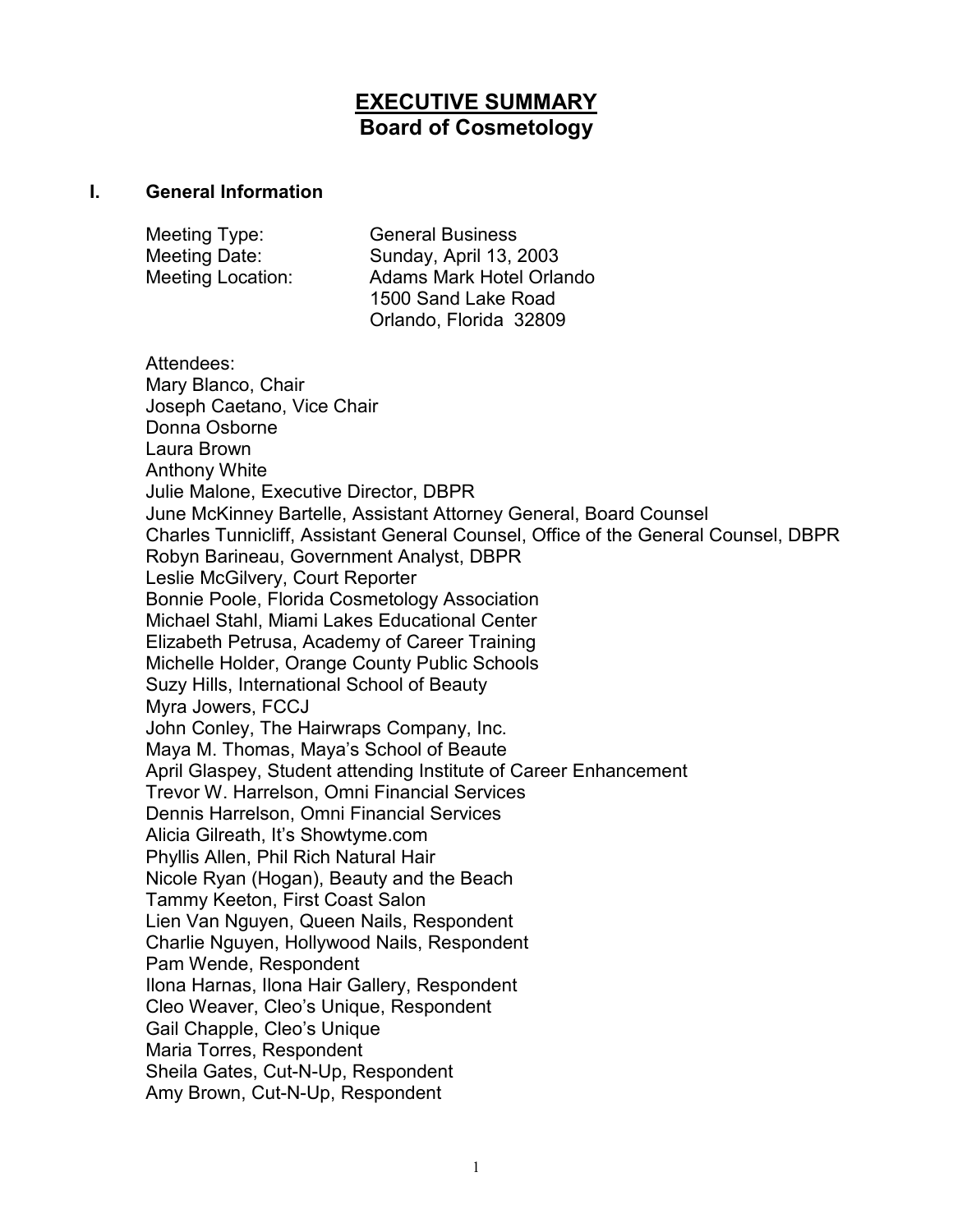## **II. Major Issues/Actions**

- Chair Mary Blanco excused Ms. Monica Smith's absence from the board meeting
- The board considered the following matters: -24 disciplinary cases -1 cosmetology endorsement application -2 continuing education provider applications -5 continuing education course applications
- The board agreed to conduct a workshop in conjunction with the next board meeting to discuss booth renters, cosmetology definitions, body wrapping requirements, and hair braiding requirements
- Mr. Charles Tunnicliff, Assistant General Counsel, reported there are currently 82 cosmetology cases in the legal section
- Ms. Julie Malone, Executive Director, informed the board that as of June 30, 2002, the board's cash balance was \$556,091
- The board agreed that because of the distinct differences between a cosmetology salon and a barbershop, a cosmetology salon cannot dually hold a barbershop license
- Ms. Malone informed the board that the Central Intake Unit will not destroy old application files and will continue to store them
- Ms. Malone gave an overview of a proposal for reexamination candidates, allowing them to go directly to the vendor to schedule another examination without having to reapply to the department for reexamination; she added that the new vendor will charge \$9 per hour rather than the current vendor's price of \$13 per hour; she mentioned some revenue sharing opportunities
- The board agreed to notice for rule development Rule 61G5-18.004(2), Florida Administrative Code, to discuss amending the process for reexamination
- The board agreed that all continuing education courses, which are up for renewal, need to come back to the board's continuing education committee for review
- The board asked Ms. Malone for periodic updates on the cosmetology examination process
- The board, as a whole, completed a nail care industry survey from Dr. Shelley Sekula-Gibbs and asked Ms. Malone to forward their response to Dr. Sekula-Gibbs
- Ms. Malone reported that all the recent continuing education courses from Miami Lakes Educational Center have been approved
- Ms. Malone informed the board that SB 600 relating to hair braiding has been temporarily postponed in the Senate Regulated Industries Committee; she also stated that there is no House companion bill
- The board agreed to deny a request from Promissor to purchase/lease any examination items from the cosmetology examination item bank
- The board agreed that the out-of-state professionals providing services, at no charge to the attendees of an upcoming retreat at the Ritz Carlton, do not need Florida licenses to perform their services
- Ms. Malone mentioned the misleading information relating to the prohibition of MMA on the Beauty Tech website and that Deputy Secretary Julie Baker has asked Beauty Tech to remove the misleading information